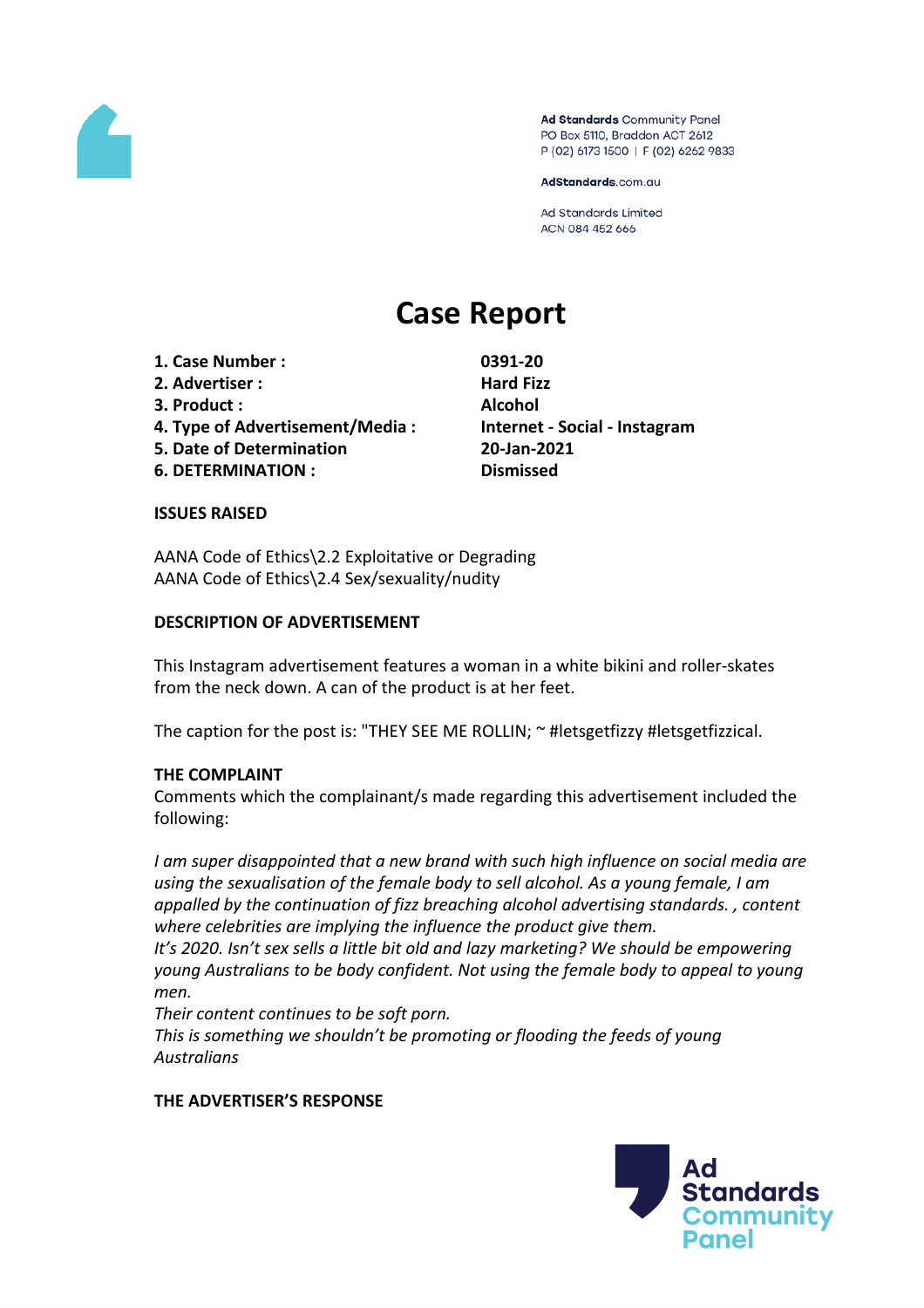

Comments which the advertiser made in response to the complainant/s regarding this advertisement include the following:

*The content in question was conceived, directed and acted by our owners of FIZZ. No paid models were used in the making of the content and it was captured in a controlled, private setting. Our diverse ownership group play an integral role in much of our marketing and brand vision and it was not our intent to offend, nor to endorse excessive consumption or unsafe behaviour. The female ownership group are empowering themselves to showcase their balanced lifestyle and taking good care of their bodies.*

*Our intent was not targeting young men as described rather it was targeted to a diverse demographic who appreciate body confidence in young Australians. Our marketing on Instagram is organic and these posts involved no paid spend meaning it will be reaching consumers that have proactively chosen to follow the brand rather than "flooding the feeds' of young Australians as mentioned in the complaint. We strongly deny that this marketing should be described as 'softporn' and find this terminology offensive to the efforts of the people involved and those that feature in them.*

*At Hard Fizz our brand marketing will always feature light-hearted humour, with a "tongue in cheek approach", which was consistent in the social media content the complaints refer to. The overwhelming response to these posts was positive and we intend to continue to market to the majority in an appropriate way rather than market to a minority.*

*We have an established internal governance structure which we will continue to follow, to review all content and ensure it meets community guidelines prior to making public. We will continue to diligently follow this process, taking into account this point of view.*

*It was not the intent of these posts in question to offend or promote unsafe behaviour. We will continue to build the brand in the marketplace in a responsible manner and will be consulting industry along the way.*

# **THE DETERMINATION**

The Ad Standards Community Panel (the Panel) considered whether this advertisement breaches Section 2 of the AANA Code of Ethics (the Code).

The Panel noted the complainant's concerns that the advertisement:

- Uses sexualisation of the female body to sell alcohol
- Is soft porn.

The Panel viewed the advertisement and noted the advertiser's response.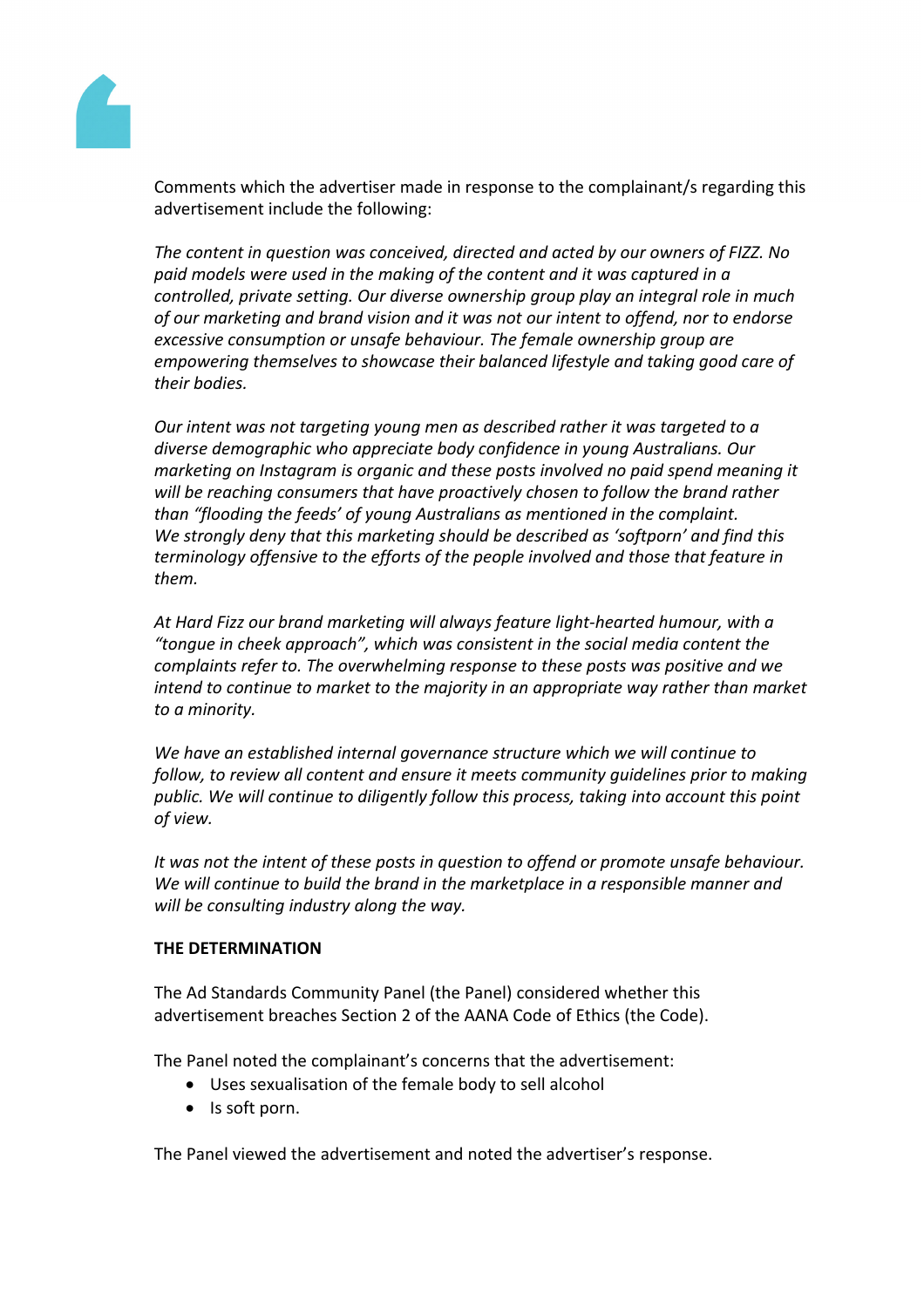

**Section 2.2: Advertising or marketing communications should not employ sexual appeal in a manner which is exploitative or degrading of any individual or group of people.**

The Panel noted the AANA Practice Note which provides guidance on the meaning of the terms exploitative and degrading:

*Exploitative - (a) taking advantage of the sexual appeal of a person, or group of people, by depicting them as objects or commodities; or (b) focussing on their body parts where this bears no direct relevance to the product or service being advertised. Degrading – lowering in character or quality a person or group of people.*

## **Does the advertisement use sexual appeal?**

The Panel noted that this image featured a woman in a white bikini and pink roller skates from the neck down. The Panel considered that a large amount of the woman's skin, including her right buttock, is visible. The Panel considered that the advertisement contained sexual appeal.

## **Does the advertisement use sexual appeal in a manner that is exploitative?**

The Panel considered that the woman is shown in a confident and active manner. The Panel noted that the image and caption were clearly a promotion for the alcohol brand, and was not a suggestion that the woman is an object or commodity. The Panel noted that the woman's entire body is visible and there is no focus on the woman's body parts. The Panel noted the advertiser's response that the woman is not a paid model but is one of the owners of the brand, and it is relevant for her to feature in marketing for that brand.

The Panel determined that the advertisement did not use sexual appeal in a manner that is exploitative of the woman in the advertisement.

#### **Does the advertisement use sexual appeal in a manner that is degrading?**

The Panel considered that the woman was posed in a fun, active manner and that she was not portrayed in a manner which lowered the woman in character or quality.

#### **Section 2.2 conclusion**

The Panel found that the advertisement did not employ sexual appeal in a manner which is exploitative or degrading of an individual or group of people and did not breach Section 2.2 of the Code.

# **Section 2.4: Advertising or Marketing Communications shall treat sex, sexuality and nudity with sensitivity to the relevant audience.**

The Panel noted the Practice Note for the Code states: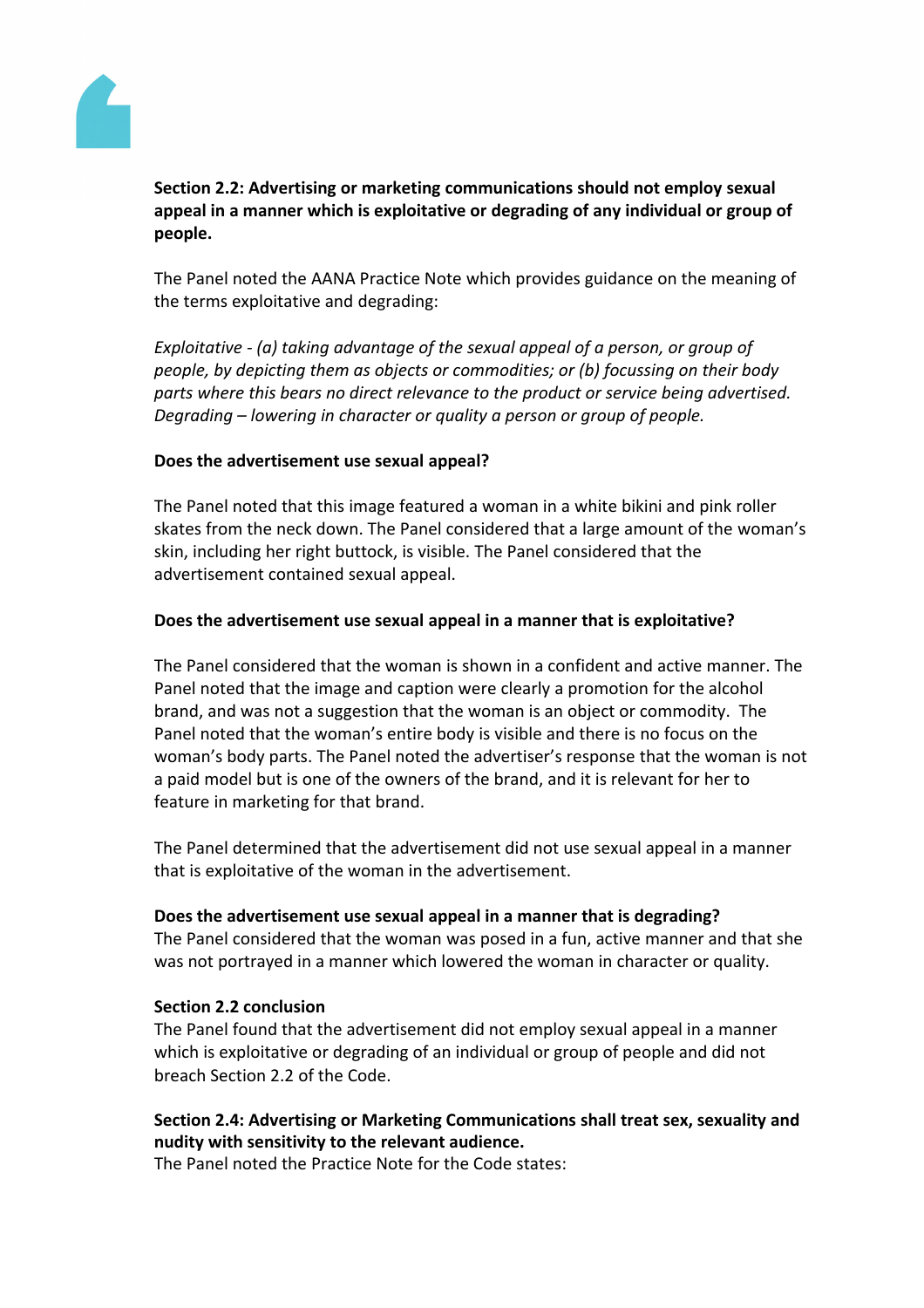

*"Images which are not permitted are those which are highly sexually suggestive and inappropriate for the relevant audience. Explicit sexual depictions in marcomms, particularly where the depiction is not relevant to the product or service being advertised, are generally objectionable to the community and will offend Prevailing Community Standards."*

## **Does the advertisement contain sex?**

The Panel considered whether the advertisement contained sex. The Panel noted the dictionary definition of sex most relevant to this section of the Code of Ethics is 'sexual intercourse; sexually stimulating or suggestive behaviour.' (Macquarie Dictionary 2006).

The Panel noted that the woman in the advertisement was not engaged in sexual activity. The Panel considered that the advertisement did not contain sex.

## **Does the advertisement contain sexuality?**

The Panel noted the definition of sexuality includes 'sexual character, the physical fact of being either male or female; The state or fact of being heterosexual, homosexual or bisexual; sexual preference or orientation; one's capacity to experience and express sexual desire; the recognition or emphasising of sexual matters'. The Panel noted that the use of male or female actors in an advertisement is not by itself a depiction of sexuality.

The Panel noted that the woman wearing a bikini while engaging in an activity which was not related to swimming and that this could be considered sexualised. The Panel considered that the advertisement contained sexuality.

#### **Does the advertisement contain nudity?**

The Panel noted that the dictionary definition of nudity includes 'something nude or naked', and that nude and naked are defined to be 'unclothed and includes something 'without clothing or covering'.

The Panel considered that the woman is wearing a white bikini and that a portion of her buttocks is visible. The Panel considered that the image contained partial nudity.

# **Are the issues of sexuality and nudity treated with sensitivity to the relevant audience?**

The Panel considered the meaning of 'sensitive' and noted that the definition of sensitive in this context can be explained as indicating that 'if you are sensitive to other people's needs, problems, or feelings, you show understanding and awareness of them.' (https://www.collinsdictionary.com/dictionary/english/sensitive).